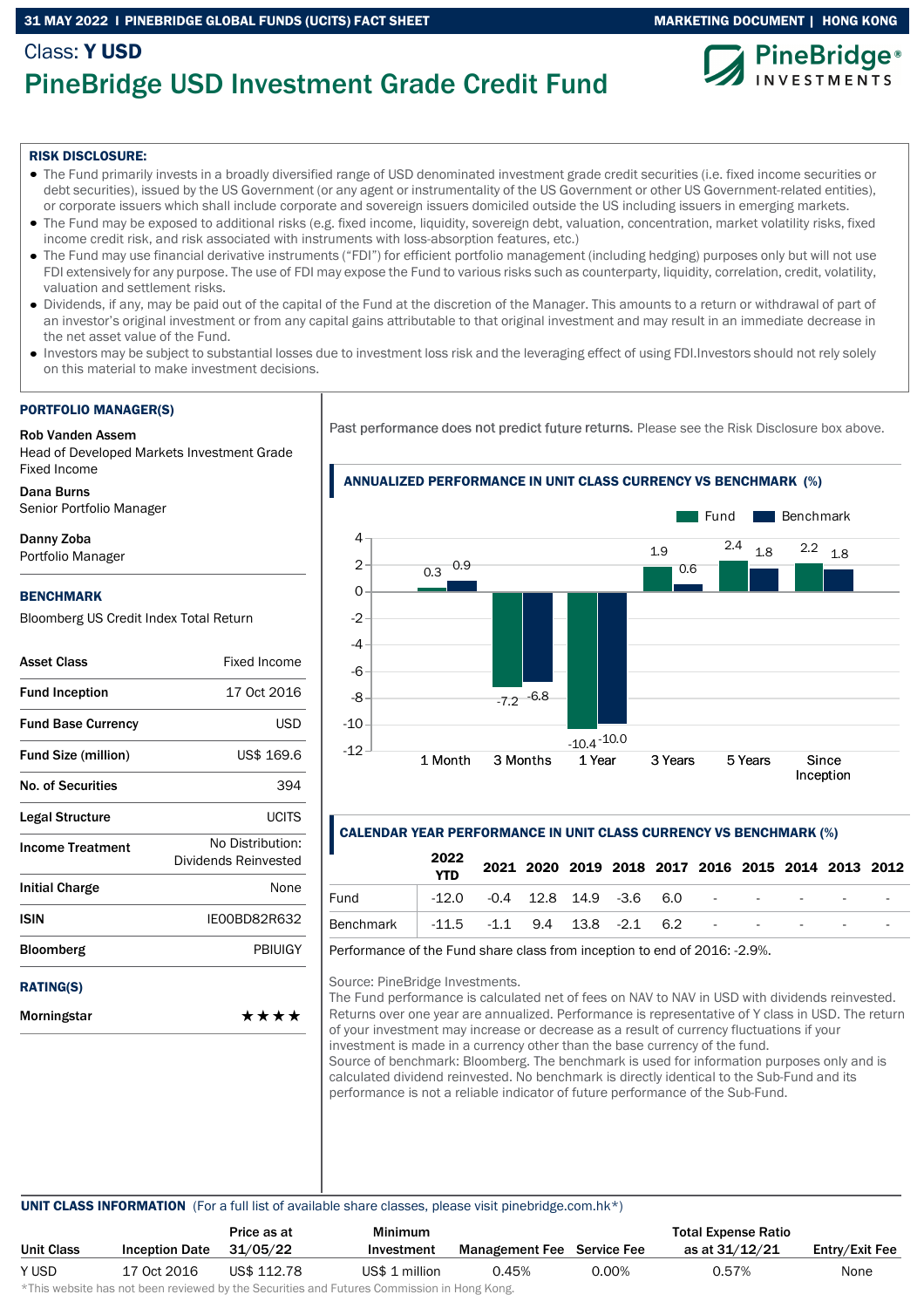## 31 MAY 2022 I PINEBRIDGE GLOBAL FUNDS (UCITS) FACT SHEET MARKETING MARKETING DOCUMENT | HONG KONG

# Class: Y USD PineBridge USD Investment Grade Credit Fund

## SECTOR BREAKDOWN (%)

|                               | <b>FUND</b> | <b>BENCHMARK</b> |
|-------------------------------|-------------|------------------|
| <b>Financial Institutions</b> | 37.3        | 28.2             |
| Government                    | 11.7        | 14.2             |
| <b>Consumer Non-Cyclical</b>  | 8.1         | 13.0             |
| Utility                       | 8.0         | 7.0              |
| Energy                        | 6.5         | 6.2              |
| Communications                | 5.6         | 7.5              |
| <b>Consumer Cyclical</b>      | 5.2         | 6.0              |
| Capital Goods                 | 5.1         | 4.6              |
| Other                         | 11.2        | 13.3             |
| Cash                          | 1.3         | 0.0              |

## TOP TEN HOLDINGS (%)

|                                    | <b>FUND</b> |
|------------------------------------|-------------|
| 1.75% US TREASURY N/B 15/Aug/2041  | 1.6         |
| 2.375% US TREASURY N/B 31/Mar/2029 | 1.3         |
| 2.375% US TREASURY N/B 15/Feb/2042 | 1.1         |
| 1.875% US TREASURY N/B 15/Nov/2051 | 1.0         |
| 4.5% SYNCHRONY FINANC 23/Jul/2025  | 0.9         |
| 2.875% US TREASURY N/B 30/Apr/2029 | 0.9         |
| 4.3% WELLS FARGO CO 22/Jul/2027    | 0.8         |
| 5.125% BANKUNITED INC 11/Jun/2030  | 0.8         |
| 0.95% GEORGIA-PACIFIC 15/May/2026  | 0.8         |
| 1.04% IND BK OF KOREA 22/Jun/2025  | 0.8         |

## FUND ANALYSIS

|                        | <b>3 YEARS</b> |
|------------------------|----------------|
| Information Ratio      | 1.0            |
| Tracking Error (%)     | 1.3            |
| Standard Deviation (%) | 8.5            |
| <b>Beta</b>            | 11             |
| R Squared (%)          | 98.3           |

## GEOGRAPHICAL BREAKDOWN (%)

|                      | <b>FUND</b> | <b>BENCHMARK</b> |
|----------------------|-------------|------------------|
| <b>United States</b> | 73.2        | 74.2             |
| Canada               | 3.5         | 4.2              |
| United Kingdom       | 3.2         | 3.6              |
| Supranationals       | 2.3         | 4.8              |
| Japan                | 1.6         | 2.3              |
| <b>Netherlands</b>   | 1.5         | 0.8              |
| France               | 1.4         | 0.4              |
| Germany              | 1.3         | 1.4              |
| Other                | 10.8        | 8.5              |
| Cash                 | 1.3         | 0.0              |

## CREDIT RATING (%)

|                 | <b>FUND</b> | <b>BENCHMARK</b> |
|-----------------|-------------|------------------|
| Aaa             | 10.9        | 7.4              |
| $\overline{Aa}$ | 4.9         | 9.1              |
| A               | 30.4        | 37.7             |
| Baa             | 49.6        | 45.8             |
| $\overline{Ba}$ | 3.3         | 0.0              |
| N <sub>R</sub>  | 1.0         | 0.0              |

## PORTFOLIO CHARACTERISTICS

| 3.4     |
|---------|
| 4.3     |
| 7.5     |
| A3/Baa1 |
|         |

### **GLOSSARY**

Reflects sensitivity of the fund's returns to that of benchmark returns. A beta of 1.05 suggests that the fund could perform 5% better than the benchmark in up market and 5% worse in down market, assuming all other factors remain constant.

Exit Fee: Fee charged to investors when they redeem unit from a fund.

Information Ratio: Measures the funds returns above the benchmark returns relative to the risk (volatility) of the excess returns. It is a measure that identifies the consistency of the manager to outperform the benchmark.

Initial Fee: Fee charged to investors when they purchase units in a fund.

Management Fee: Percentage of the fund's assets that unitholders pay annually as remuneration to the investment adviser for managing the fund.

R Squared: Reflects the proportion of fund performance explained by changes in the benchmark. A high R-squared indicates the fund's performance has been in line with the benchmark. A low R-squared indicates the fund's performance has not been in line with the benchmark.

Service Fee: Percentage of fund's assets that retail unitholders pay annually for distribution services.

Total Expense Ratio (TER): Estimated percentage (annualized) of fund assets used to pay for management fees and operating expenses, including service fees (if any) incurred by the fund. Fund expenses are reflected in the NAV. When calculating the TER, PineBridge has used the amount of expenses that it has received or estimated in its capacity as the Fund's Manager. Please note that the expense ratio includes variable expenses that are based on a number of factors including fund size, transactions, and other expenses. No assurance can be given that the TER will be realized over any future given period.

Tracking Error: Reflects the degree of variability of fund returns in relation to the benchmark. The lower the number the closer the fund's historic performance is to the benchmark.